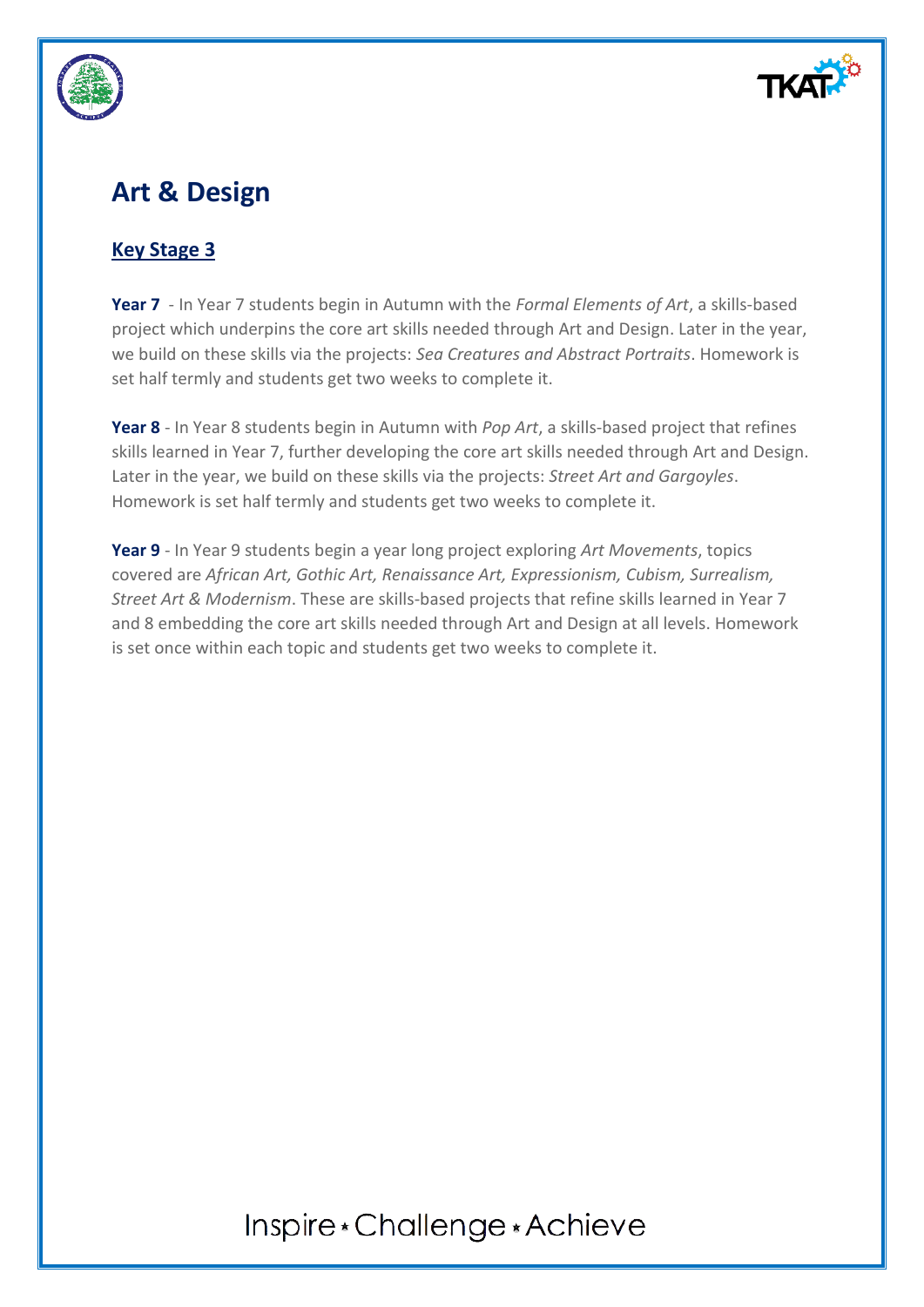

#### **GCSE Edexcel: Art & Design**

Learners will be introduced to a variety of experiences; exploring a range of twodimensional and three-dimensional media, techniques and processes, including both traditional and contemporary themes and approaches. Students create a portfolio of work for Component one at the beginning of the Autumn term in Year 10 until the end of the Autumn term in Year 11. The current projects are *Natural Forms and Food & Drink.*  Component two is a project sent from the exam board. Students will study this from the beginning of the Spring term in Year 11 until their final exam in the Summer term.

- **Component 1 is 60% of the final GCSE grade. This is completed throughout year 10 and the autumn term of year 11.**
- **Component 2 is 40% of the final GCSE grade. This is the Exam Unit in year 11. Students will sit a 10-hour practical exam in the summer term of year 11.**

Art packs are offered at a cost that include essential equipment to extend learning outside of the classroom. Students are expected to complete sketchbook/preparatory studies, which cover the assessment objectives, as well as completing folder work to develop ideas towards a final outcome. Homework is set weekly.

The four Assessment Objectives are:

- AO1: develop ideas through investigations, demonstrating critical understanding of sources
- AO2: refine work by exploring ideas, selecting and experimenting with appropriate media, materials, techniques and processes
- AO3: record ideas, observations and insights relevant to intentions as work progresses
- AO4: present a personal and meaningful response that realises intentions and demonstrates understanding of visual language.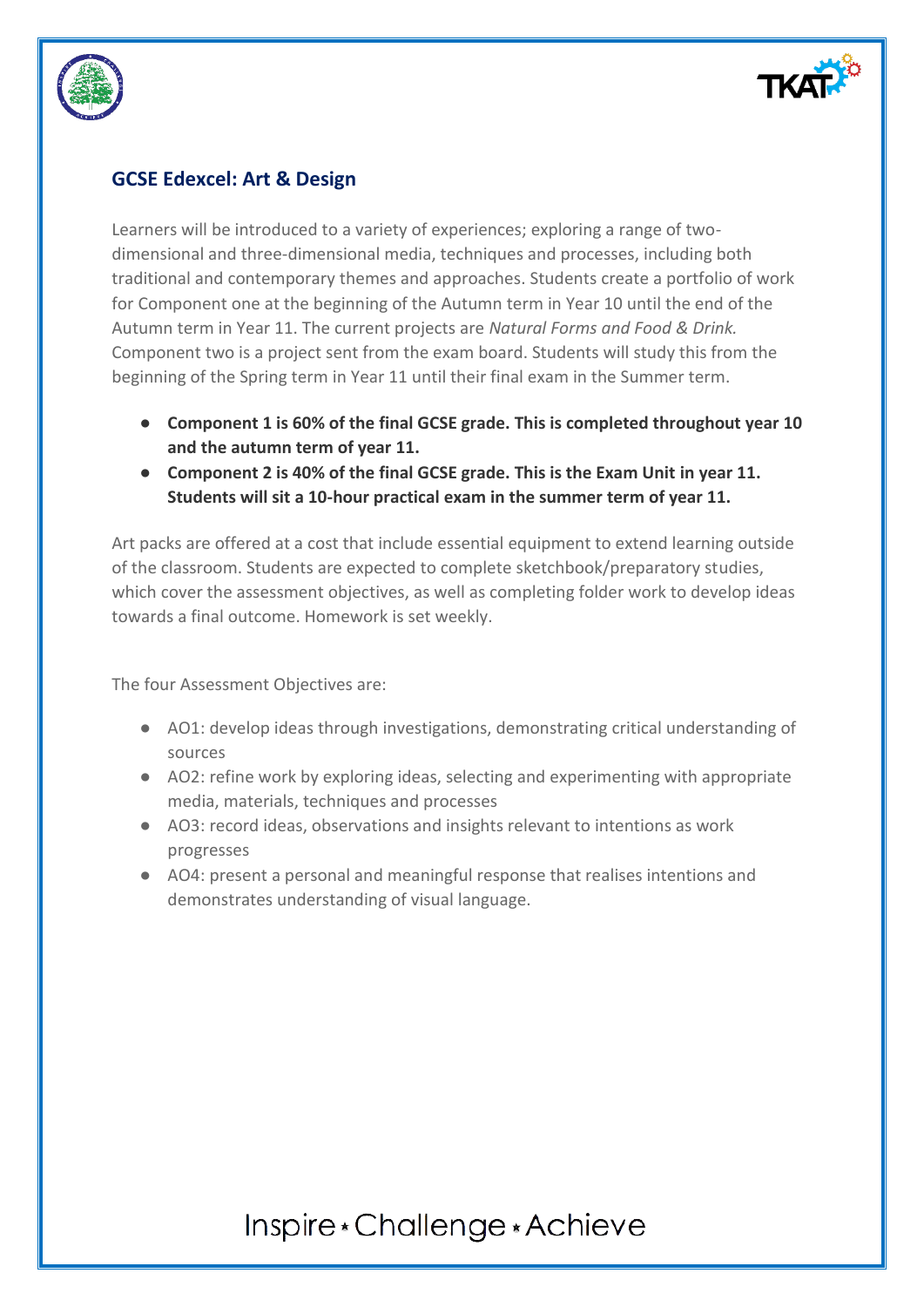



### **A Level: Edexcel Art & Design**

Learners will enter A Level Art & Design having previously studied the subject at GCSE. They will be introduced to a variety of experiences; exploring a range of two-dimensional and three-dimensional media, techniques and processes, including both traditional and contemporary themes and approaches. Students create a portfolio of work for Component one at the beginning of the Autumn term in Year 12 until the end of the Autumn term in Year 13. The current projects are *Identity and Passions & obsessions.* Component two is a project sent from the exam board. Students will study this from the beginning of the Spring term in Year 13 and complete their studies with a 15 hour practical exam. Students will hand in their completed portfolios and 3000 word essay.

- **Component 1 is 60% of the final A-Level grade. This is completed throughout year 12 and the start autumn term of year 13.**
- **Component 2 is 40% of the final A-Level grade. This is the Exam Unit in year 13. Students will sit a 15-hour practical exam in the summer term of year 13.**
- **3000-word Personal Investigation written essay will be started in year 12**

An Art & Design equipment list is provided prior to starting sixth form. Students are expected to complete sketchbook/preparatory studies, which cover the assessment objectives, as well as completing folder work to develop ideas towards a final outcome. Homework is set weekly.

The four Assessment Objectives are:

- AO1: develop ideas through investigations, demonstrating critical understanding of sources
- AO2: refine work by exploring ideas, selecting and experimenting with appropriate media, materials, techniques and processes
- AO3: record ideas, observations and insights relevant to intentions as work progresses
- AO4: present a personal and meaningful response that realises intentions and demonstrates understanding of visual language.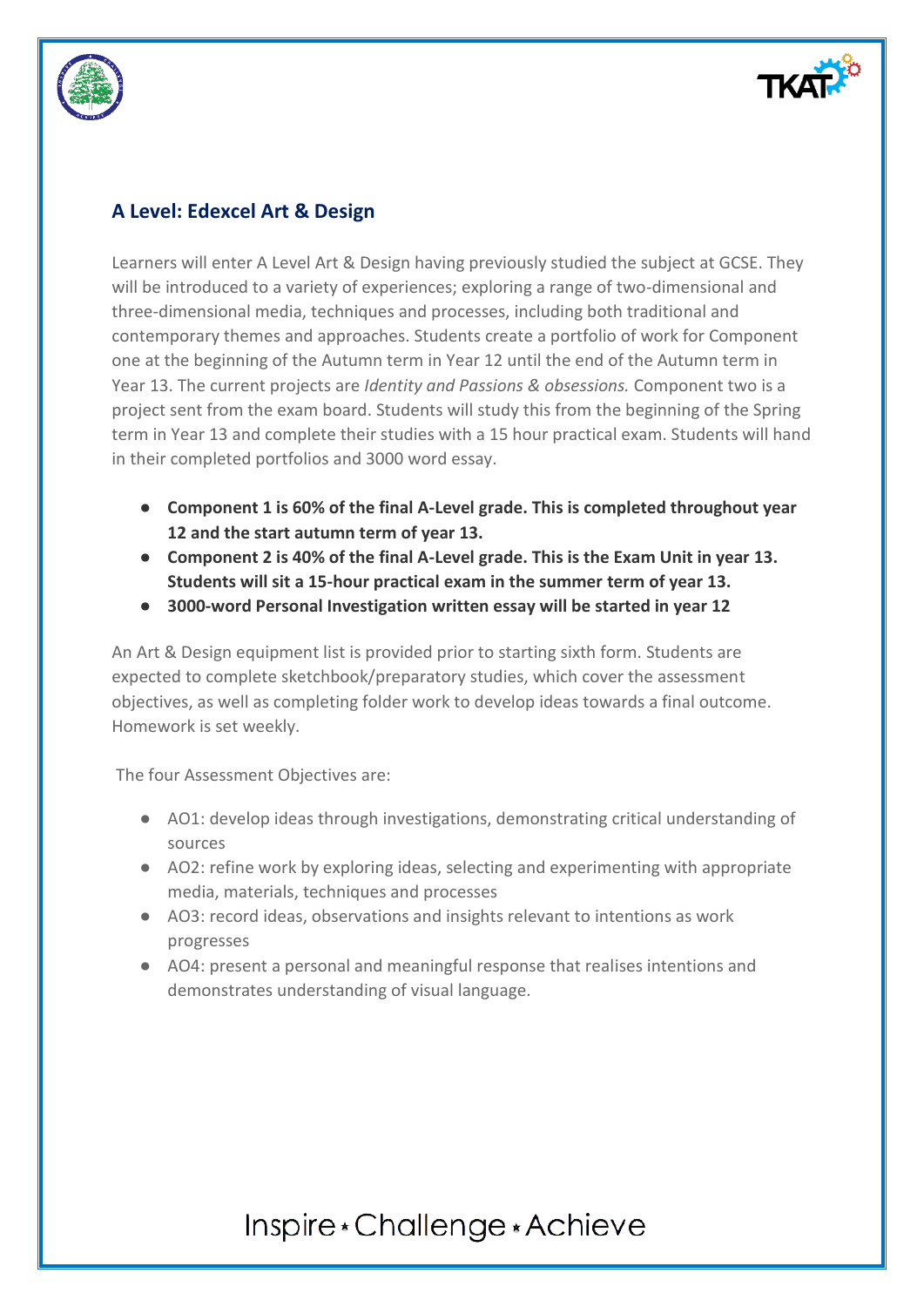



### **GCSE Edexcel: Photography**

The GCSE course is intended for those learners who are interested in creative photography. The learners will be introduced to a variety of experiences; exploring a range of photographic techniques and processes, including both traditional and contemporary methods and experimenting with manual and digital manipulation programmes. Students create a portfolio of work for Component one at the beginning of the Autumn term in Year 10 until the end of the Autumn term in Year 11. The current projects are *Reflections Shadows Distortion and Urban Landscapes.* Component two is a project sent from the exam board. Students will study this from the beginning of the Spring term in Year 11 until their final exam in the Summer term.

#### **Component 1 is 60% of the final GCSE grade. This is completed throughout year 10 and the autumn term of year 11.**

#### **Component 2 is 40% of the final GCSE grade. This is the Exam Unit in year 11. Students will sit a 10-hour practical exam in the summer term of year 11.**

Photography packs are offered at a cost that include essential equipment to extend learning outside of the classroom. Students are expected to complete sketchbook/preparatory studies, which cover the assessment objectives, as well as completing folder work to develop ideas towards a final outcome. Homework is set weekly.

The four Assessment Objectives are:

- AO1: develop ideas through investigations, demonstrating critical understanding of sources
- AO2: refine work by exploring ideas, selecting and experimenting with appropriate media, materials, techniques and processes
- AO3: record ideas, observations and insights relevant to intentions as work progresses
- AO4: present a personal and meaningful response that realises intentions and demonstrates understanding of visual language.